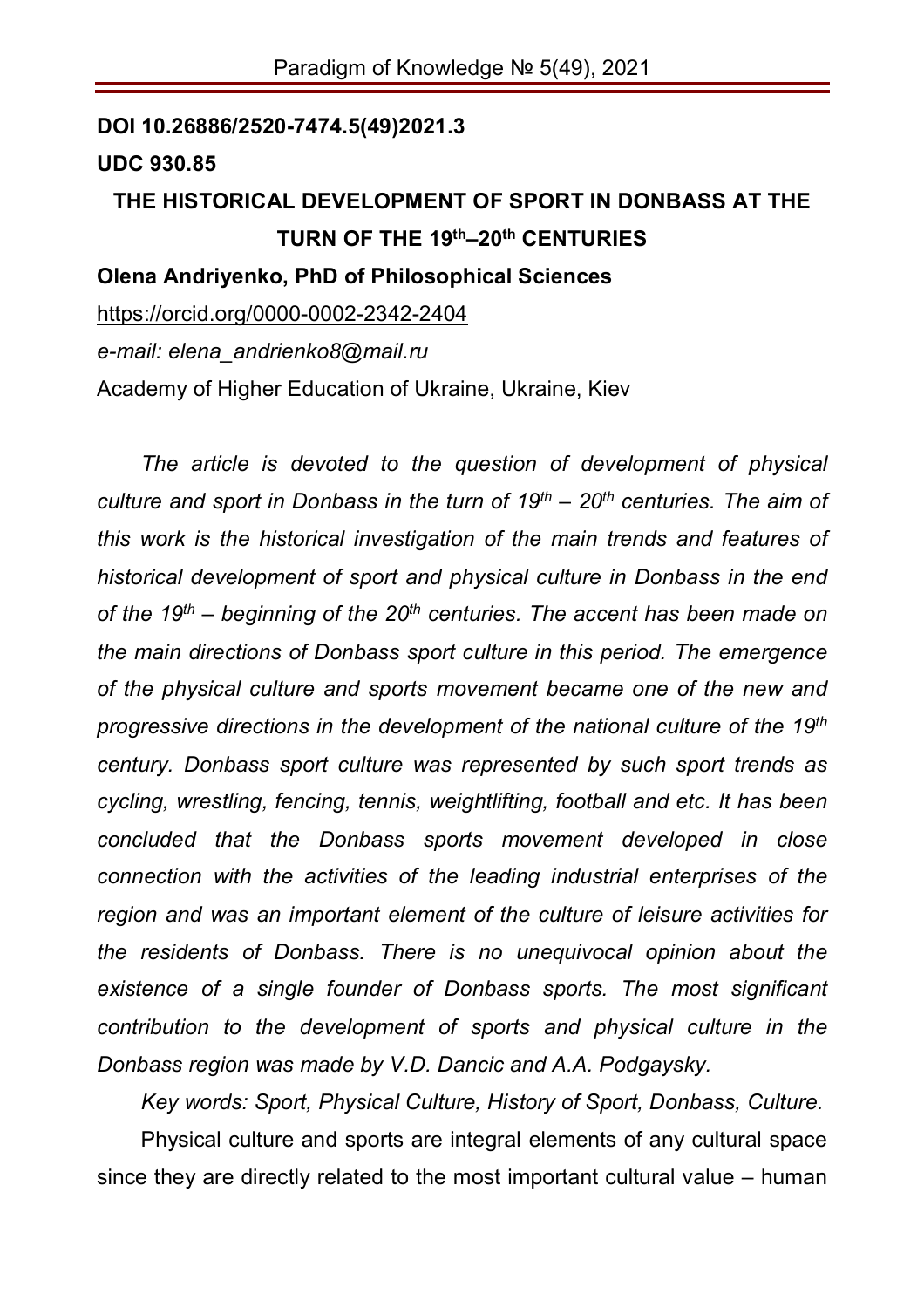health. The development of physical culture in Donbass at the end of the  $19<sup>th</sup>$  – beginning of the 20<sup>th</sup> centuries is a bright and original page in the history of both Donbas culture and Ukrainian culture in general. The development of sports in Donbass in the  $19<sup>th</sup>$  – early  $20<sup>th</sup>$  centuries was due to both common features associated with the cultural life of Ukraine and the USSR and specific features of the region.

The aim of this work is to investigate main trends and features of historical development of sport and physical culture in Donbass in the end of the  $19<sup>th</sup>$  – beginning of the  $20<sup>th</sup>$  centuries.

Data on the development of Donbass sports culture is presented in the works of A. Matyushin [3], I. Chernenky [6] and Ye. Yasenov [8], as well as in a number of sources based on preserved archival data (including photographs and periodicals on sports topics) [1; 2; 4; 5; 7].

The emergence of the physical culture and sports movement became one of the new and progressive directions in the development of the national culture of the  $19<sup>th</sup>$  century. In the second half of the  $19<sup>th</sup>$  century amateur sports clubs which included nobles, wealthy townspeople and representatives of the intellectuals began to emerge. Often the initiators of the formation of such clubs were extraordinary and talented individuals. In addition to sporting events clubs were often places for business negotiations. It was in the club format that the first steps were taken in the development of cycling, wrestling, fencing, tennis, weightlifting, football and other sports areas.

In the 1870s the first bicycles appeared in Russia. It was a high-quality and expensive product of the foreign industry of Western European countries. Largely due to advertising publications in newspapers of that period cycling began to develop more intensively than other sports. The sport journals "Velosiped", "Samokat" and "Cyclist" published since 1892 contributed to the popularization of cycling [4].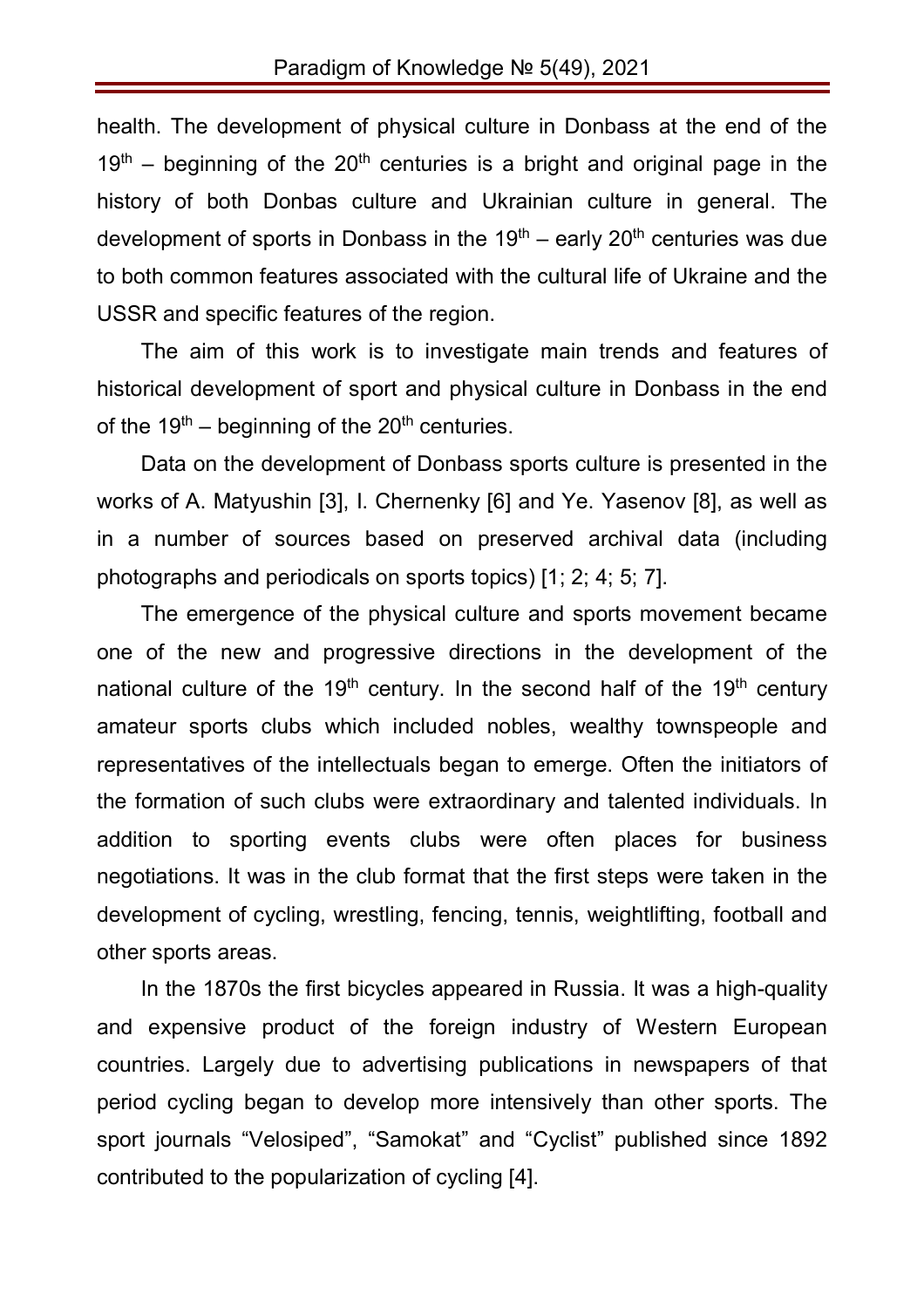The first historical information about the development of organized sports in Donbass dates back to July 16, 1896, when the charter of the "Group of Slavic scooters" was approved in Slavyansk. The actual founder and ideological inspirer of the group was V. Bespalchev. Subsequently, due to life circumstances he left Slavyansk and the group broke up. In 1989 a representative office of the St. Petersburg Cycling Society appeared in the city.

Many researchers associate the emergence of a full-scale sports movement in Yuzovka with the name of engineer Valerian Danchich, a graduate of the sports school of Dr. V. Krayevsky in St. Petersburg [1].

While still a student V. Danchich was engaged in weightlifting and was a fairly successful athlete. He turned to the administration of the Yuzovsky plant with a request to provide an opportunity to engage in weightlifting in the premises of the school of the Novorossiysk society. Having received consent V. Danchich purchased weights, dumbbells and barbells at his own expense.

In the middle of 1900s the first weightlifting sports club in Donbass appeared in Yuzovka. The members of the club staged performances, showed strength numbers and fights on the belts. V. Danchich also achieved the construction of the first sports facility in Yuzovka – the cyclodrome on the Larinskaya side (cyclodrome is the outdated name of the stadium or racetrack where cycling competitions are held), one of the best bicycle tracks in the Russian Empire. The length of its circle was more than half a kilometer. The metropolitan newspaper "The Sport" wrote about the cyclodrome in very enthusiastic terms in 1902 [5].

Cycling has always been a difficult sport from a technical point of view and at the beginning of the  $20<sup>th</sup>$  century not every person could buy a bicycle and appropriate ammunition, as well as pay membership fees. These factors have held back the development of cycling. The creation of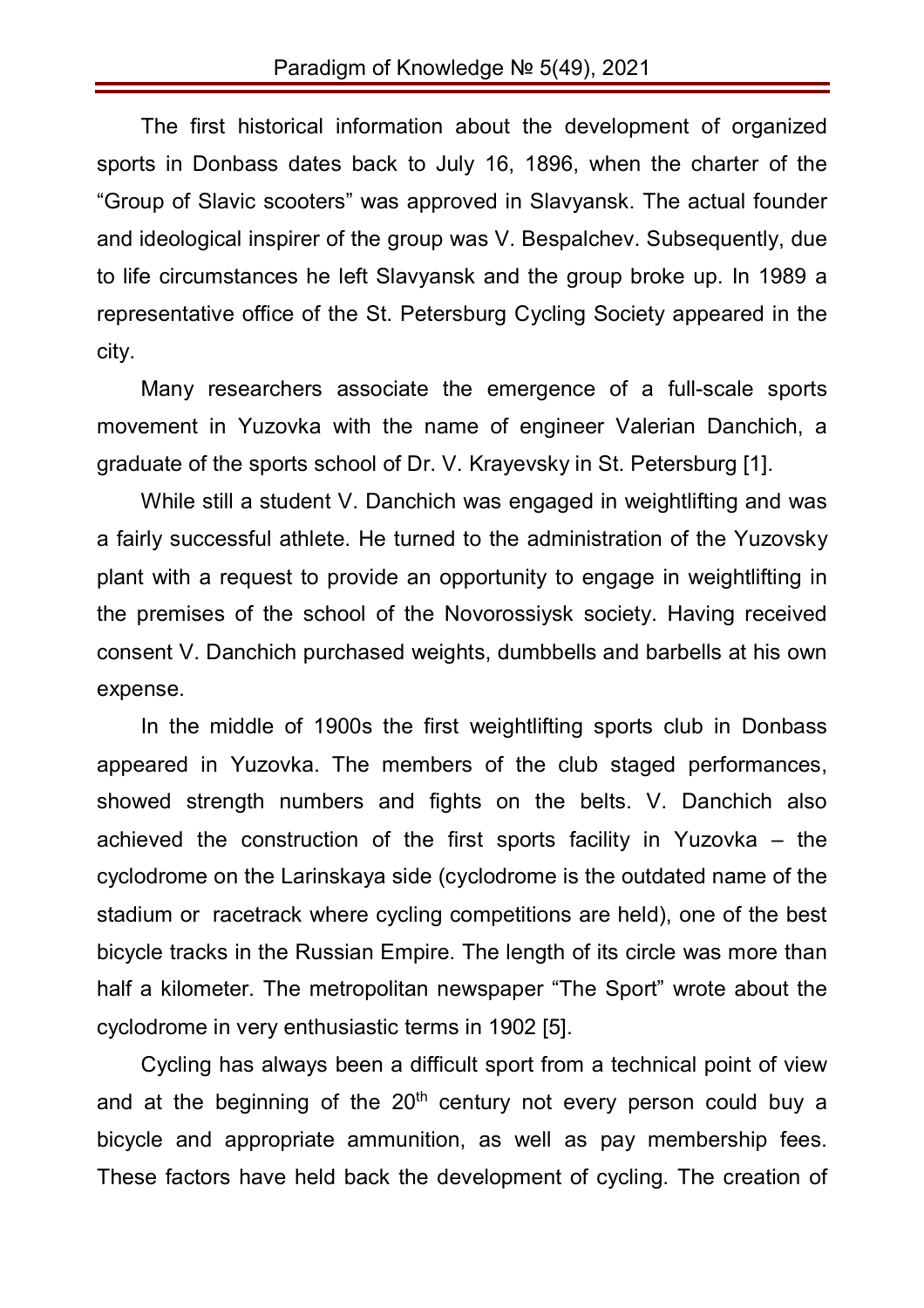the Yuzovsky cyclodrome is the most important historical starting point for organized urban sports. At that time the fans of the village did not go to football, but to "ride a bicycle". The two most significant names in the history of Donbas sports those were associated with the cyclodrome – Valerian Danchich and Alexander Podgaysky (he was a manager of the cyclodrome). Thanks to V. Danchich not only a cyclodrome appeared in Yuzovka but also a cycling and athletic society has been organized at the plant.

In the autumn of 1900 the first training races were already held at the cyclodrome and soon after all-Russian and international competitions took place there. In addition to Yuzovka in Donbass there were such sports facilitated in Druzhkovka and Mariupol.

After a strike in mid-September 1903 engineer V. Danchich was declared "unreliable". The administration fired him from the plant and offered to leave Yuzovka. The sports equipment of V. Danchich's circle was distributed to random people. The British ordered to blow up the cycle track, and in its place they built a football field with a small tribune for spectators (this is the site of the current Metallurg stadium in Donetsk [6, p. 11]). Mostly Englishmen and some Russian clerks trained here. In 1903, Valerian Dmitrievich moved to Gorlovka where he took the position of senior mining engineer at the Korsun' coal mine of the South Russian Coal Industry Society. Under him sections on freestyle and Russian wrestling, weightlifting sections, as well as the first football teams have been organized in Gorlovka.

After the departure of V. Danchich new sports clubs began to be created in Yuzovka. The first such a club which involved wrestling, barbell, gymnastics, and football was organized in 1903 by young workers of the metallurgical plant Artem Filin, Nikolai Ryzhkov and Pavel Zagoruiko [6, p. 13].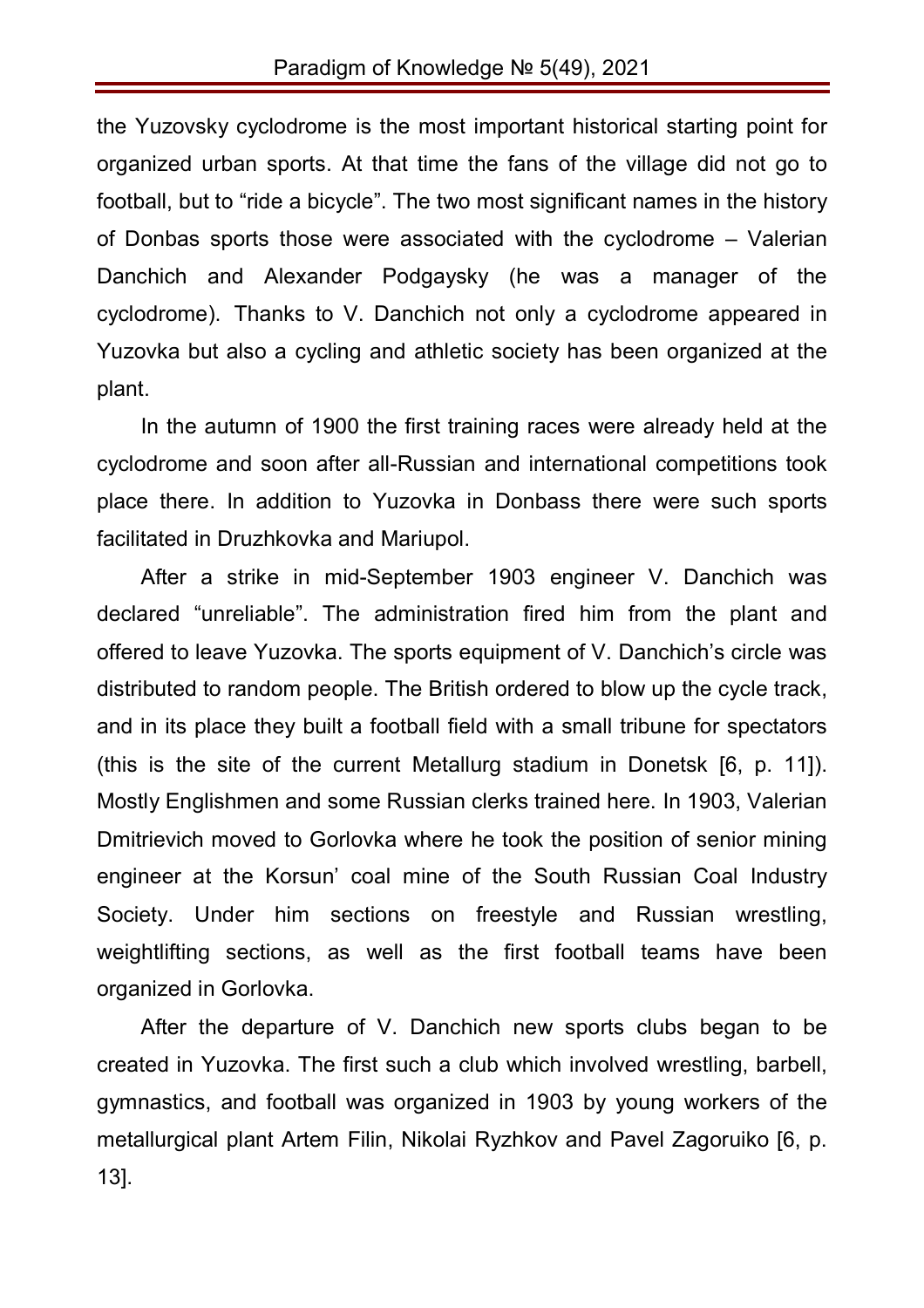In addition to A. Filin's club other sports organizations dedicated to weightlifting and wrestling are widely known in Donbass. In 1903 after winning the 7<sup>th</sup> All-Russian Weightlifting Championship Kharkiv resident Nikolai Lukin organized a weightlifting club in Mariupol.

In the spring of 1903 the cyclodrome passed into the hands of two managers – A. Podgaysky and S. Andiaiopolsky. They introduced cash prizes for competition winners. All participants in sports events were provided with uniforms. To attract the public often the demonstration of technical innovations (races with a tandem bicycle, competitions with a motorcycle, recording the results of the competition using an automatic stopwatch) were used. All these elements were innovative and interesting for the residents of Yuzovka. Frequent guests of the Yuzovsky cyclodrome were the best racers from other cities: Edwards (St. Petersburg), Zhukov (Yekaterinoslav), A. Sedov (Odessa), Z. Kulichenko (Simferopol), Tolmachev and Bryzzhev (both Luhansk), Khmurov (Kharkov), Kostin (Rostov-na-Donu) [8].

In subsequent years there was a noticeable falling interest in cycling in Donbass. The population of the region acquired new sports interests and hobbies – football, athletics, gymnastics, weightlifting which made it possible to actively engage in sports not for individuals but for hundreds and thousands of people.

After Pavel Zagoruiko on the eve of May 1, 1907 hoisted the red banner on the factory chimney the authorities began to closely monitor all meetings including A. Filin's sports club. During one of the police activities a search was carried out and the members of the club were sent to prison for a week. Then the activities of the club were banned due to the participation of its members in the revolutionary movement.

A. Filin was forced to resign from the plant but did not interrupt his sports activities. He became the founder of the football team "Vperyod"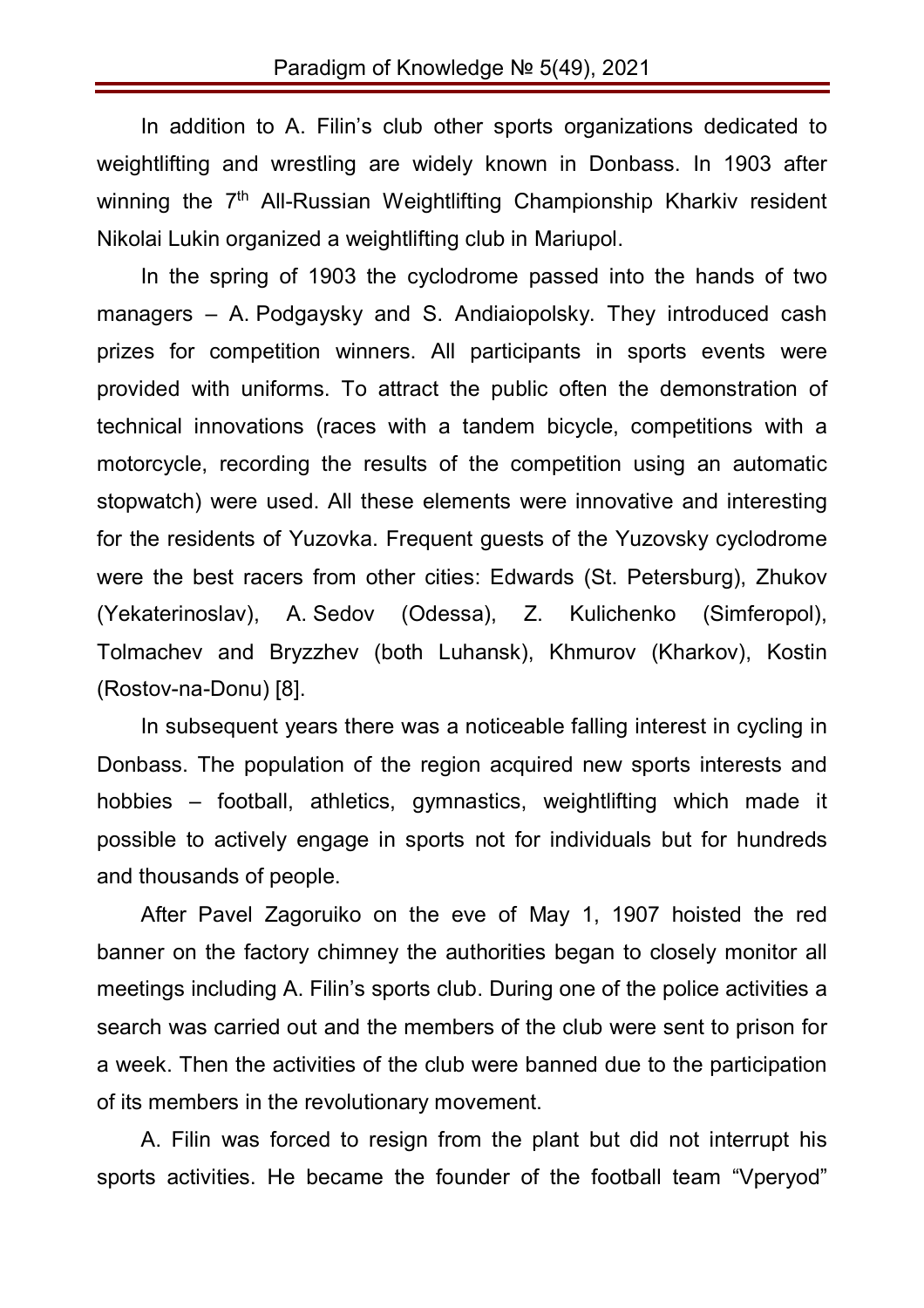which later became known as "Kalmius". The activities of this football team marked a new stage in the development of Yuzovka's football and the sports movement of the city as a whole [3].

At the beginning of the  $20<sup>th</sup>$  century the most popular sports in Yuzovka were cycling, weightlifting, gymnastics, wrestling and football. At first football was an exclusively sports game of foreigners working in Donbass and teenagers who imitated them. For the first time, the inhabitants of Druzhkovka learned about football in 1901, when the French, Belgians, Germans, Poles played a game with a real leather ball in the Toretsky settlement.

Various sports societies existed in Yuzovka on an irregular basis. The authorities understood that scattered sports circles especially one of them on the "inaccessible to control" Rykov side on the left side of the Kalmius River could become a source of the birth of revolutionary ideas. Therefore, in the Yekaterinoslav Governorate General it was decided to create a sports society in Yuzovka on a strict charter basis. On September 30, 1911, the vice-governor of the Yekaterinoslav province Tatishchev signed the charter of the Yuzovsky sports society – the first regular sports organization in Donbass. The main task of the society was to unite all existing sports clubs as well as to promote the development of physical culture and sports in the region, to strengthen and restore the health of the population. It was from September 30, 1911 that the history of the sports movement in Donetsk began. The society developed various sports but football was the main one. A. Filin's club also stepped up its activities.

At the beginning of the  $20<sup>th</sup>$  century English specialists who worked in Yuzovka organized professional sports tournaments for themselves and for the people – sports entertainment for all interested [7, p. 251]. The British set up playgrounds and tennis courts near their homes. Hunting was a separate sport in which not only men but also women participated.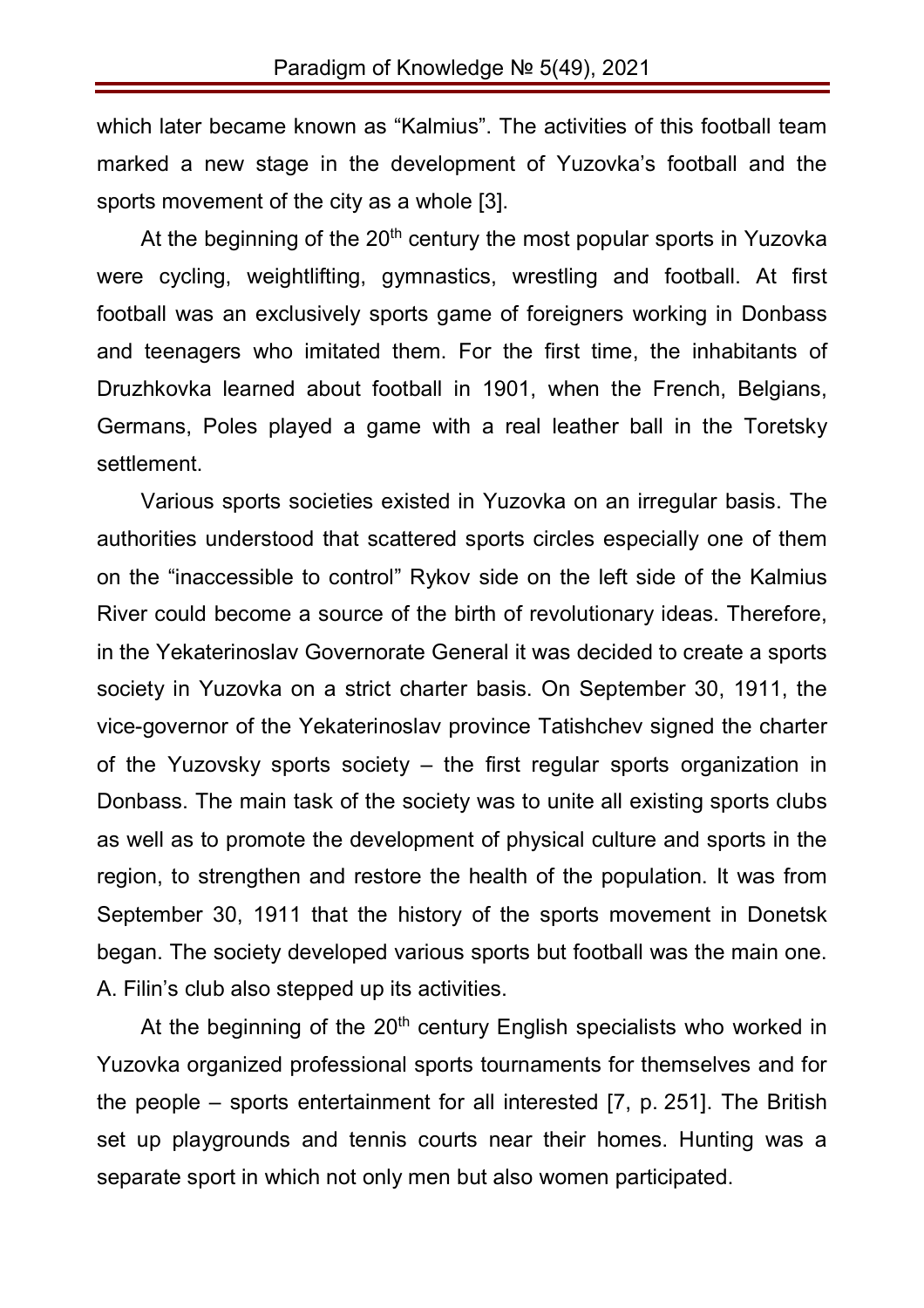On the initiative of A. Filin on June 18, 1917, the official opening of the workers' sports society "Vperyod" took place in Yuzovka (among its 105 members there were 9 women which was very progressive for the beginning of the  $20<sup>th</sup>$  century). According to A. Filin himself in the summer of 1918 members of the Vperyod sports society in full force went to the front.

Football was actively developing in such Donbass cities as Konstantinovka (society "The Sport"), Kramatorsk (factory club "Casino", "Kramatorsk sports society"), Bakhmut ("Bakhmutsky club of sports fans"), Slavyansk (football team "The Sporting"), Mariupol ( football team at the plant "Nikopol"), Gorlovka (football team "FOGAZ"). Nikita Khrushchev as a former Yuzovka worker recalled in 1961 that in his youth he played in the local football team [8]. The strongest was the team of English athletes which since 1908 had an established composition, a systematic training process and a schedule of long-distance meetings. In 1911 the Yuzovskoye sports society was created.

In 1913 the Yuzovskoye Sports Society became part of the All-Russian Football Union as one of the founders of the Donbass Football League created in April of the same year. The Yuzovskoye Sports Society established the Donetskiy Bassein Cup which lasted until late autumn. The development of this football movement was hampered by the outbreak of the First World War as well as the revolution and civil war. A full-fledged revival of football and cycling in Donbass took place already in the post-war period. The first sports festival was held in Yuzovka on April 30, 1923 [2].

In general, the historical development of physical culture and sports in the Donbass region at the turn of the  $19<sup>th</sup> - 20<sup>th</sup>$  centuries was represented by various areas such as wrestling, track and field athletics, cycling, football, fencing, tennis, etc. But the dominant position was occupied by cycling and football. The Donbass sports movement developed in close connection with the activities of the leading industrial enterprises of the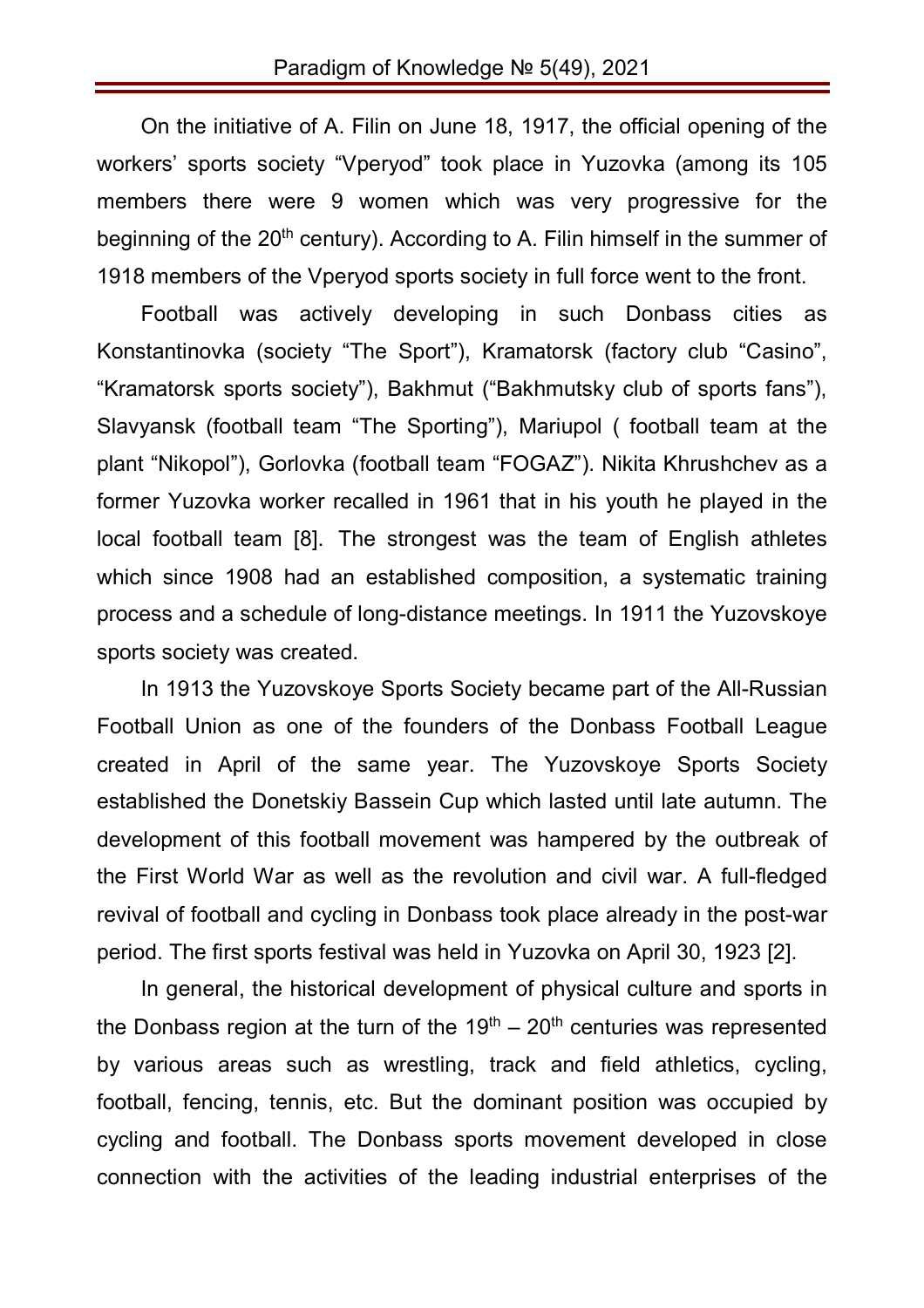region and was an important element of the culture of leisure activities for the residents of Donbass. There is no unequivocal opinion about the existence of a single founder of Donbass sports. The most significant contribution to the development of sports and physical culture in the Donbass region was made by V.D. Dancic and A.A. Podgaysky.

## *References:*

1. Ivanchenko, P. (2018). *Danchich Valerian Dmitrievich* [Electronic recourse]. – URL: http://visz.nlr.ru/person/show/220725 (date of the application - 30.09.2021.). [in Russian].

2. *The History of Donetsk Football* (2021). [Electronic recourse]. – URL: http://fsdnr.com/16-donetsk-footabl-history (date of the application - 30.09.2021.). [in Russian].

3. Matyushin, A. (2020). *The History of the Origin and Development of Donetsk Weightlifting* [Electronic recourse]. – URL: https://vk.com/topic-8096597\_20456082 (date of the application - 20.10.2021.). [in Russian].

4. *The history of the development of cycling in Donbass* (2012). [Electronic recourse]. – URL: http://fvsd.ru/velosport-donbassa (date of the application - 21.09.2021.). [in Russian].

5. Cyclodrome (2013) / *Big Donetsk Encyclopedia*. [Electronic recourse]. – URL: http://donjetsk.com/enciklopedia/526-ciklodrom.html (date of the application - 21.09.2021.). [in Russian].

6. Chernenky, I.A. (2011). *Donetsk Sport is 100 Years Old*. Donetsk: Donetskiy komitet po fizicheskoy kul'ture i sportu Donetskogo gorodskogo soveta, 34. [in Russian].

7. *Encyclopedia of Olympic Sports of Ukraine* (2005) / Ed. V.M. Platonov. Moscow: Olimiyskaya Literatura, 463. [in Russian].

8. Yasenov, Ye. (2021). The Era of the Great Game / *The City that Hughes Invented*. [Electronic recourse]. – URL: